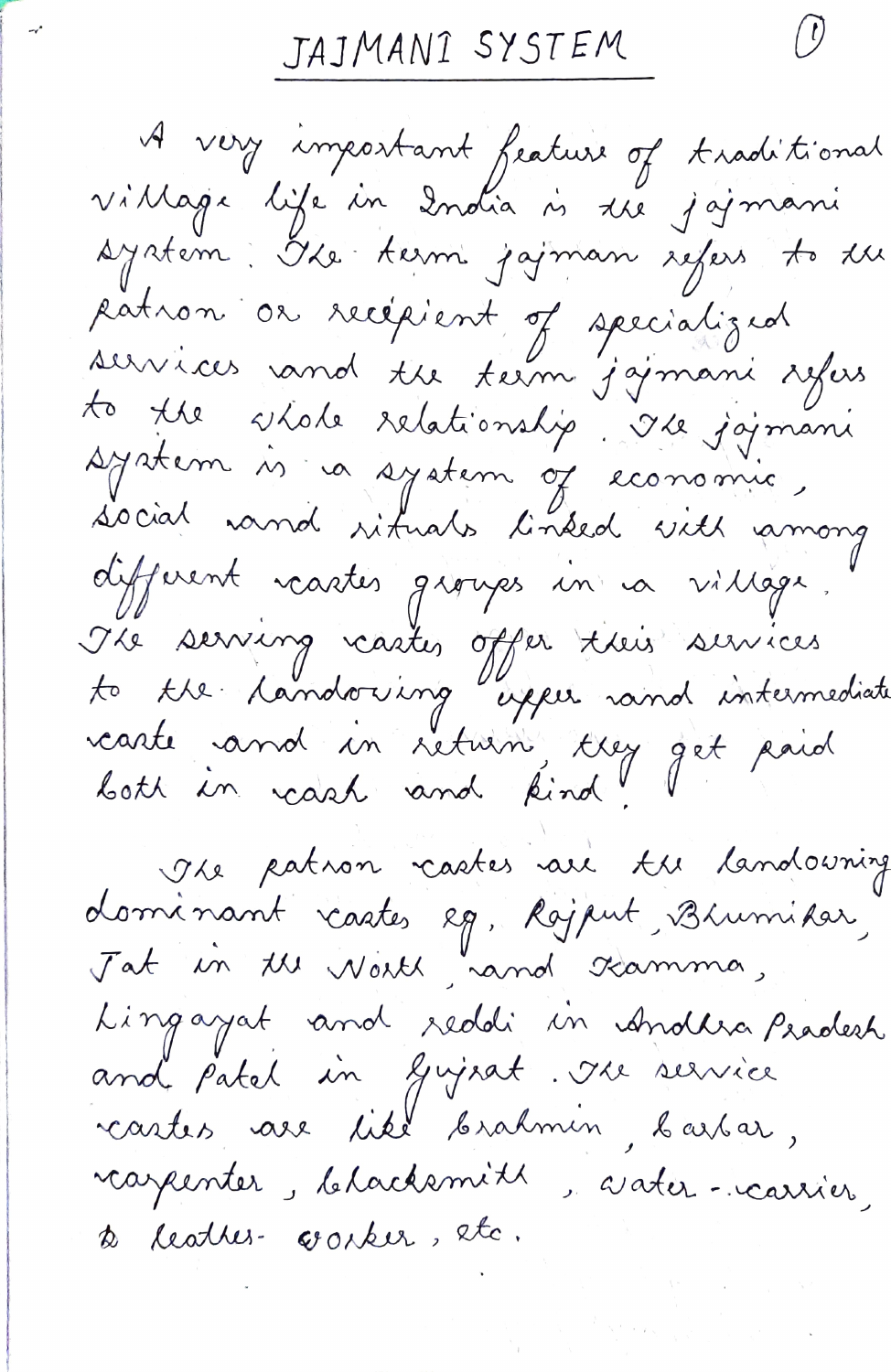Ile jajmani relations essentially opirate vat the family level. Rajent vitt one family each from brahmin<br>barber, cazernter etc. and a family<br>To service cartes offers its services<br>to seccific families of joimani Haierer, j'ajmani suiles voire enforced by caste panchayats. The Tojmani zélationship in supposed to be and often is durable, exclusive and multiple Jajmani tier is inherited on bokh sides i.e. Patron and client (the jojman and tu @kamin), Ile relationship in between specific families. Moreover, it is moet tran exchange of grain and money in occasaions, such as marriage, bit and death, the service - castes render their services to their joyman and get gifts in addition to